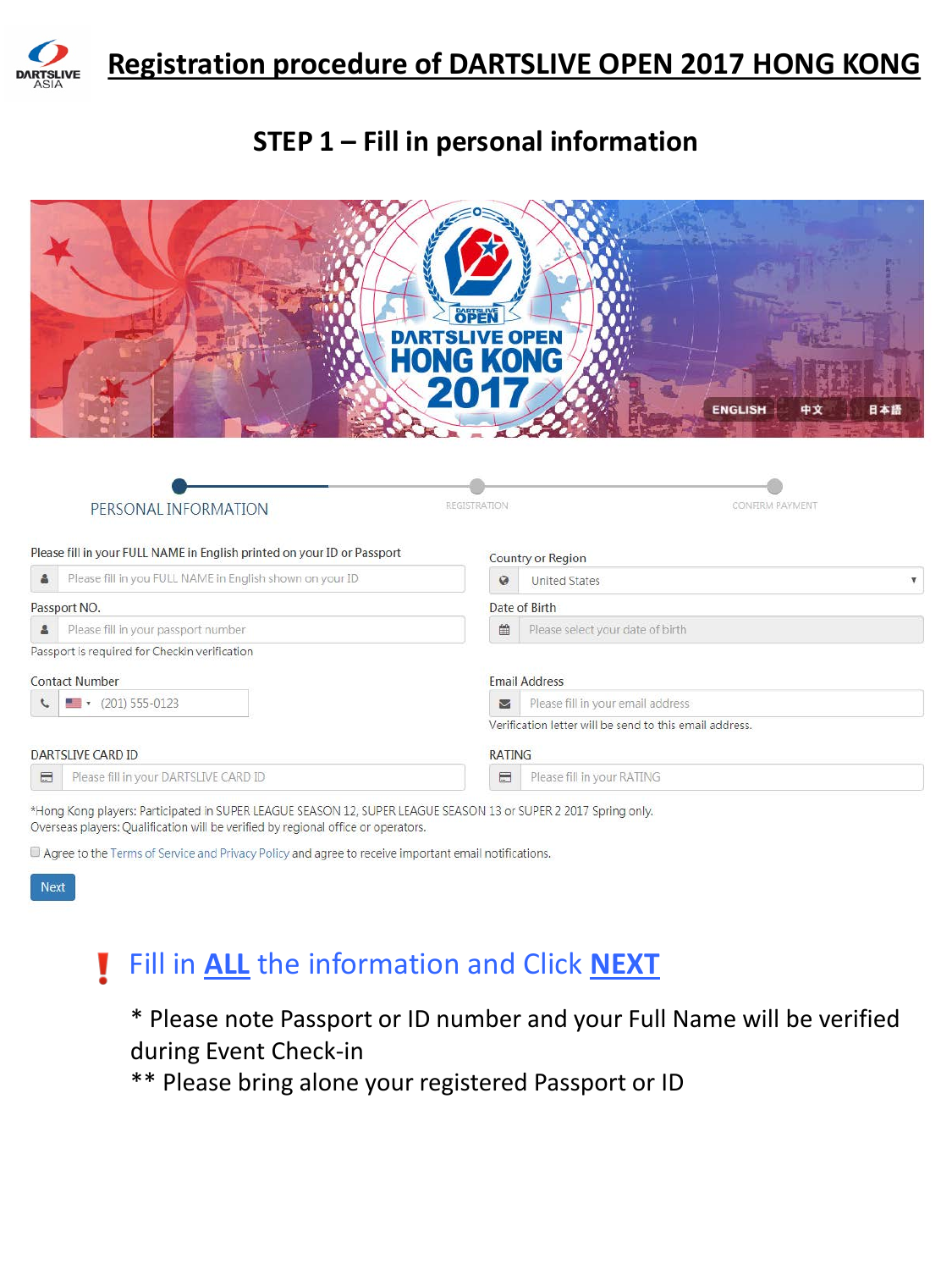

#### **STEP 2 – Choose your events**



- Please note if you choose Doubles, you will need to **prepare your partner's information** including Passport No., Email, DARTSLIVE Card no. and Rating.
- **T** Once you confirmed, Your Partner is required to do this registration and complete the payment to confirm your partnership.

\* An email notification will be sent to both players

\*\* Partner's information must be correct in order to secure your spot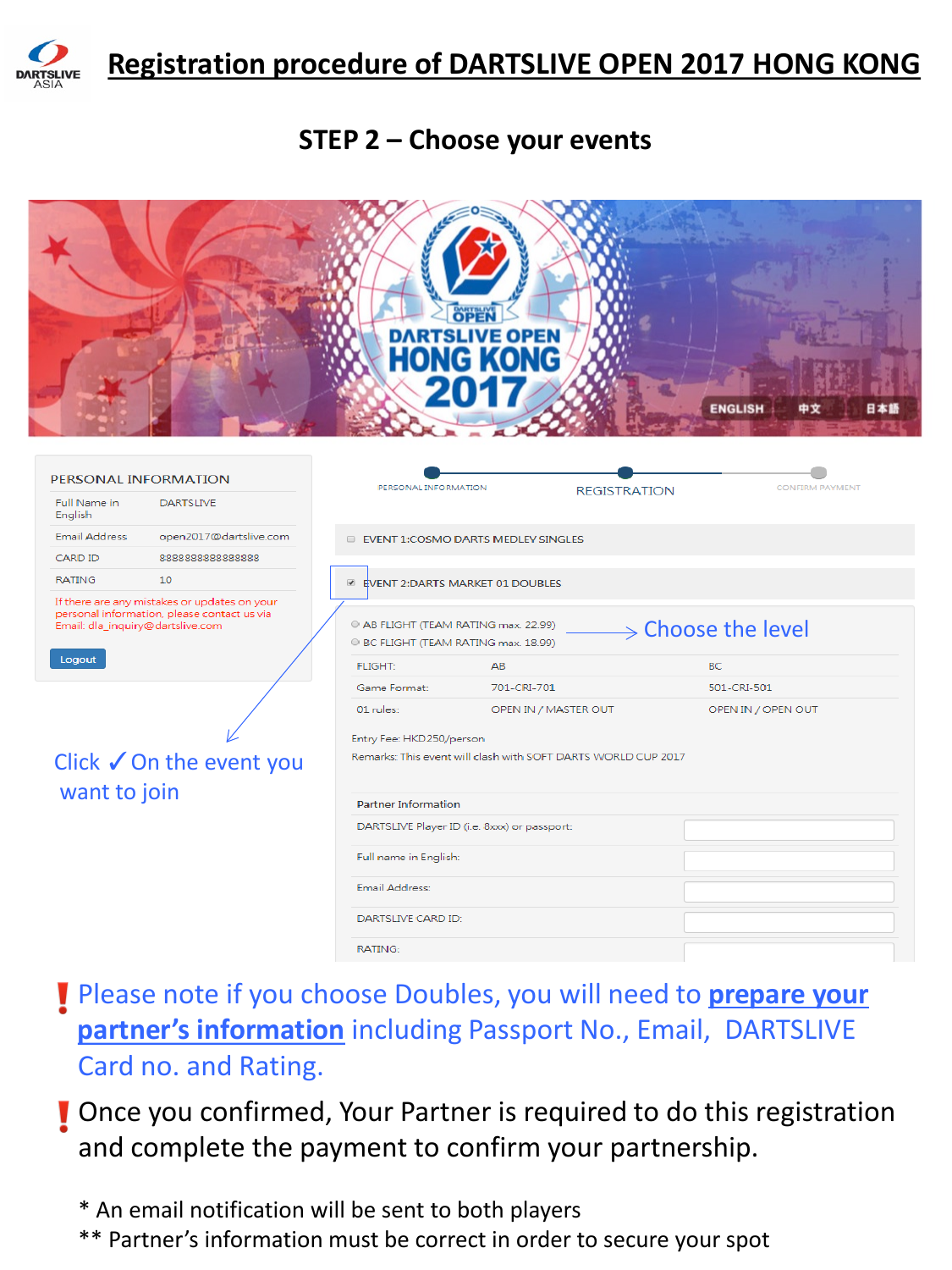

### **STEP 3 – Review your selections and Complete the Payment**



| Payment Reference Number: 166<br>Payment Status: Awaiting for payment<br>Items                                                   | <b>CONFIRM PAYMENT</b> |
|----------------------------------------------------------------------------------------------------------------------------------|------------------------|
|                                                                                                                                  |                        |
|                                                                                                                                  |                        |
|                                                                                                                                  |                        |
|                                                                                                                                  | <b>Entry fee</b>       |
| EVENT 2:DARTS MARKET 01 DOUBLES                                                                                                  | <b>HKD 250</b>         |
| Total:                                                                                                                           | <b>HKD 250</b>         |
| Please pay on or before 2017-09-30 00:12:54 GMT +8, otherwise your registration will<br>be cancelled, spot will not be reserved. | <b>PAY NOW</b>         |
| If you already pass PAYPAL payment gateway, please refresh this page in 10 minutes.                                              |                        |
| Cancel                                                                                                                           |                        |
|                                                                                                                                  |                        |
|                                                                                                                                  |                        |

Check your registration and click **PAY NOW** to proceed the payment (Paypal or credit card can be used).

\* You have 20 minutes to complete the payment OR this entry will be forfeited.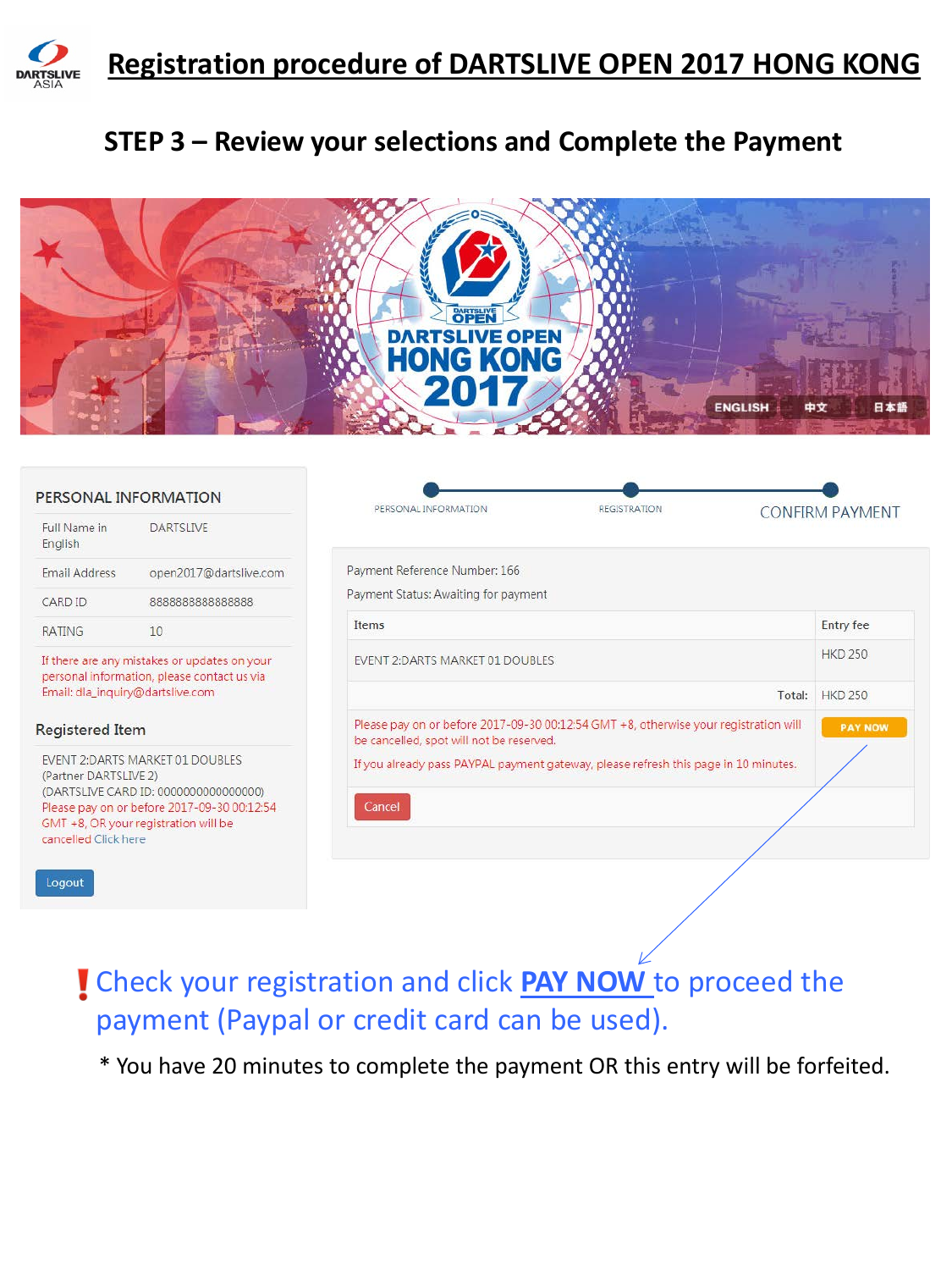

### **STEP 3 – Review your selections and Complete the Payment**



|                                                                                                                                                                                                                   | PERSONAL INFORMATION   | PERSONAL INFORMATION<br><b>REGISTRATION</b>                                                                                      | <b>CONFIRM PAYMENT</b> |
|-------------------------------------------------------------------------------------------------------------------------------------------------------------------------------------------------------------------|------------------------|----------------------------------------------------------------------------------------------------------------------------------|------------------------|
| Full Name in<br>English                                                                                                                                                                                           | <b>DARTSI IVE</b>      |                                                                                                                                  |                        |
| <b>Email Address</b>                                                                                                                                                                                              | open2017@dartslive.com | Payment Reference Number: 166                                                                                                    |                        |
| CARD ID                                                                                                                                                                                                           | 888888888888888        | Payment Status: Awaiting for payment                                                                                             |                        |
| <b>RATING</b>                                                                                                                                                                                                     | 10                     | Items                                                                                                                            | <b>Entry fee</b>       |
| If there are any mistakes or updates on your<br>personal information, please contact us via<br>Email: dla_inquiry@dartslive.com                                                                                   |                        | <b>EVENT 2: DARTS MARKET 01 DOUBLES</b>                                                                                          | <b>HKD 250</b>         |
|                                                                                                                                                                                                                   |                        | Total:                                                                                                                           | <b>HKD 250</b>         |
| <b>Registered Item</b>                                                                                                                                                                                            |                        | Please pay on or before 2017-09-30 00:12:54 GMT +8, otherwise your registration will<br>be cancelled, spot will not be reserved. | <b>PAY NOW</b>         |
| EVENT 2:DARTS MARKET 01 DOUBLES<br>(Partner DARTSLIVE 2)<br>(DARTSLIVE CARD ID: 0000000000000000)<br>Please pay on or before 2017-09-30 00:12:54<br>GMT +8, OR your registration will be<br>cancelled Click here. |                        | If you already pass PAYPAL payment gateway, please refresh this page in 10 minutes.<br>Cancel                                    |                        |
| Logout                                                                                                                                                                                                            |                        |                                                                                                                                  |                        |

**!** Click **CANCEL** to return to previous page and re-select the events.

**I** Click **LOGOUT** to return to registration page.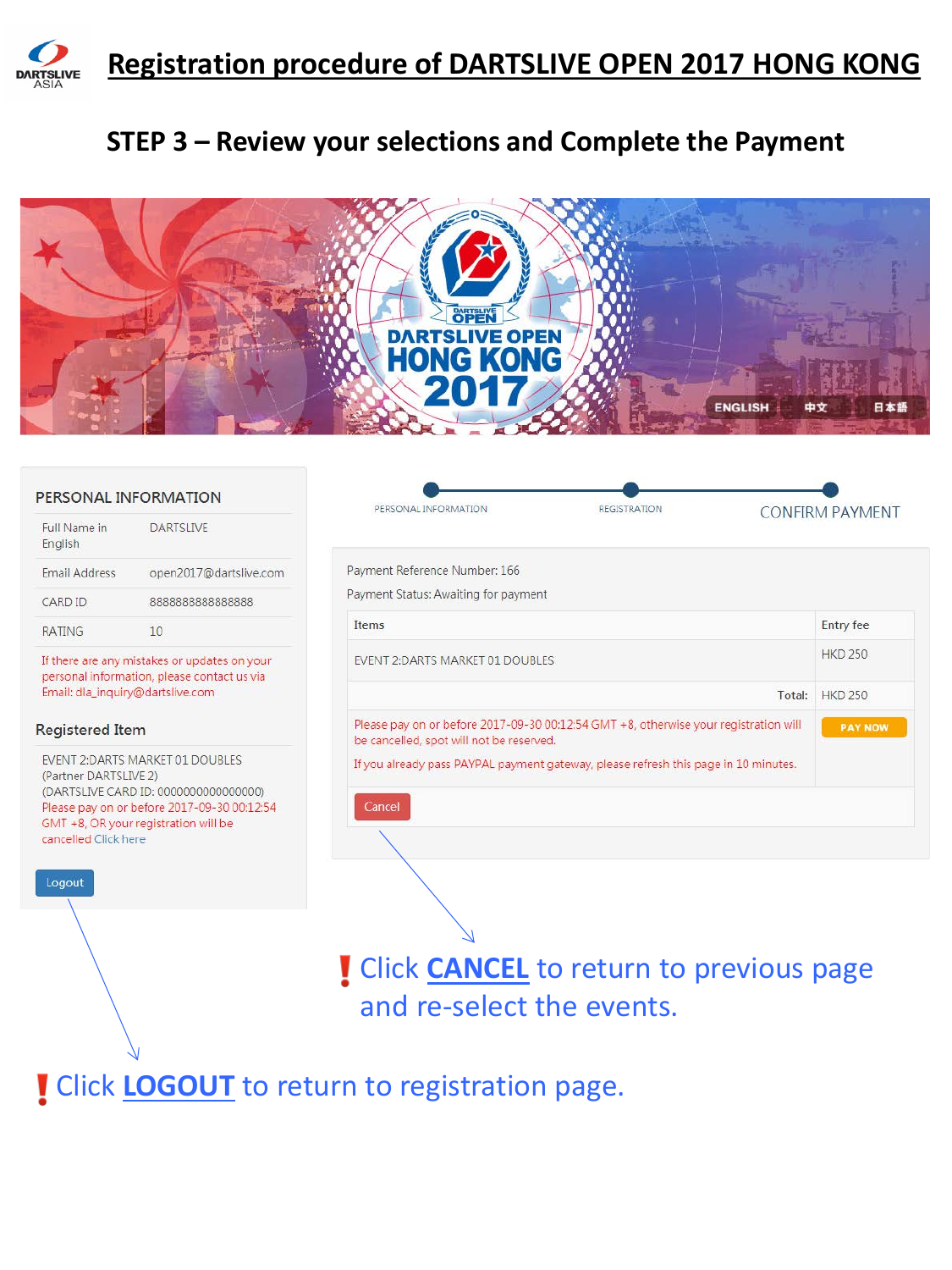

### **STEP 3 – Review your selections and Complete the Payment**



|                                                                                                                                                                                                                   | PERSONAL INFORMATION   | PERSONAL INFORMATION<br><b>REGISTRATION</b>                                                                                      | <b>CONFIRM PAYMENT</b> |  |  |  |
|-------------------------------------------------------------------------------------------------------------------------------------------------------------------------------------------------------------------|------------------------|----------------------------------------------------------------------------------------------------------------------------------|------------------------|--|--|--|
| Full Name in<br>English                                                                                                                                                                                           | <b>DARTSI IVE</b>      |                                                                                                                                  |                        |  |  |  |
| <b>Email Address</b>                                                                                                                                                                                              | open2017@dartslive.com | Payment Reference Number: 166                                                                                                    |                        |  |  |  |
| CARD ID                                                                                                                                                                                                           | 888888888888888        | Payment Status: Awaiting for payment                                                                                             |                        |  |  |  |
| 10<br><b>RATING</b>                                                                                                                                                                                               |                        | <b>Items</b>                                                                                                                     | <b>Entry fee</b>       |  |  |  |
| If there are any mistakes or updates on your<br>personal information, please contact us via                                                                                                                       |                        | <b>EVENT 2:DARTS MARKET 01 DOUBLES</b>                                                                                           | <b>HKD 250</b>         |  |  |  |
| Email: dla_inquiry@dartslive.com                                                                                                                                                                                  |                        | Total:                                                                                                                           | <b>HKD 250</b>         |  |  |  |
| <b>Registered Item</b>                                                                                                                                                                                            |                        | Please pay on or before 2017-09-30 00:12:54 GMT +8, otherwise your registration will<br>be cancelled, spot will not be reserved. | <b>PAY NOW</b>         |  |  |  |
| EVENT 2:DARTS MARKET 01 DOUBLES<br>(Partner DARTSLIVE 2)<br>(DARTSLIVE CARD ID: 0000000000000000)<br>Please pay on or before 2017-09-30 00:12:54<br>GMT +8, OR your registration will be<br>cancelled Click here. |                        | If you already pass PAYPAL payment gateway, please refresh this page in 10 minutes.<br>Cancel                                    |                        |  |  |  |

You can re-fill the your information at Registration Page **within 20 minutes** and go back to this page to continue payment.

\* This can secure your spots in case of any connection failure (Including accidently closed the browser or lost Internet Connection)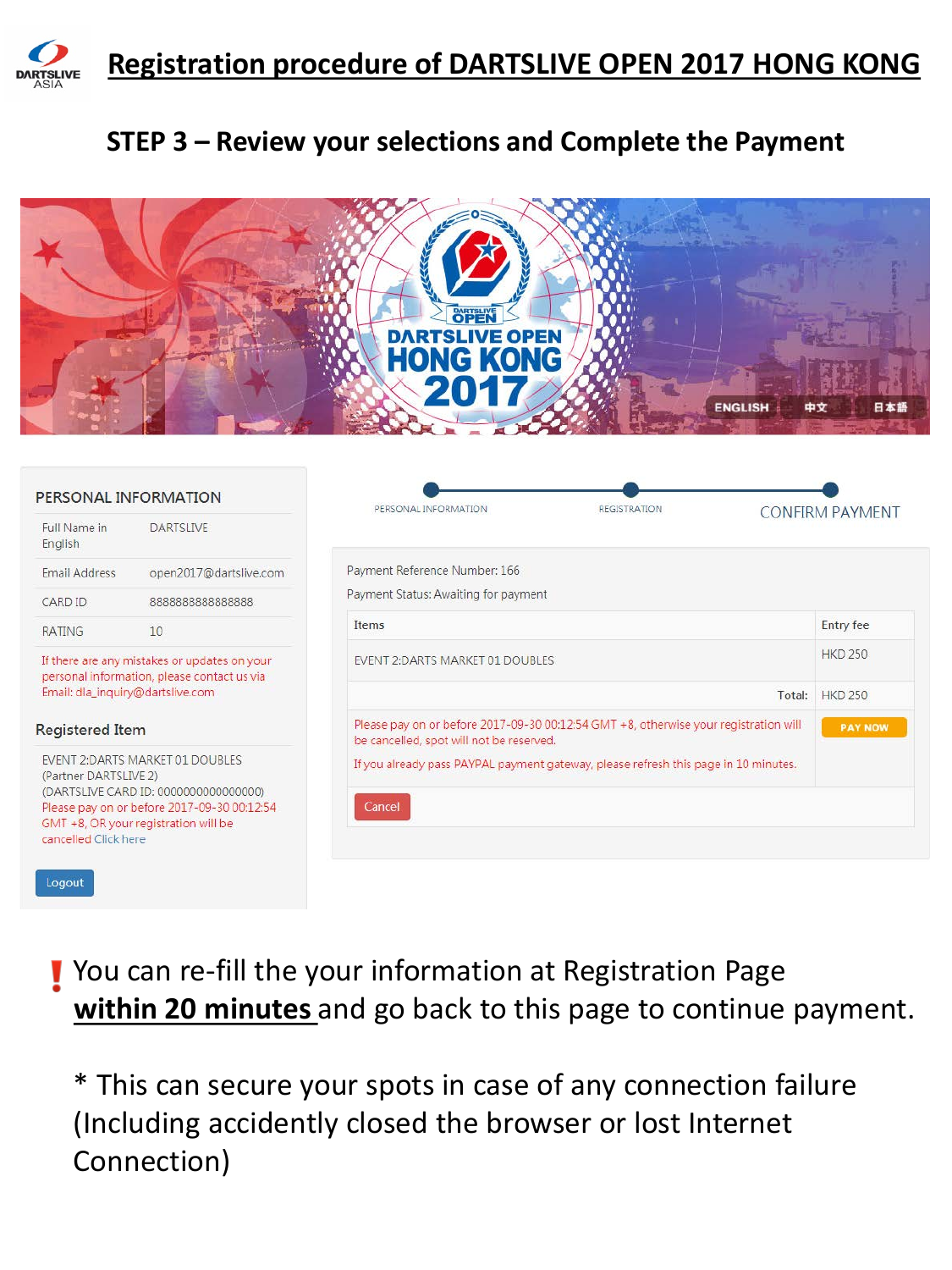

#### **STEP 4 – After Payment**



| PERSONAL INFORMATION       |                                                                                             | PERSONAL INFORMATION                                                                    | <b>REGISTRATION</b> | <b>CONFIRM PAYMENT</b> |
|----------------------------|---------------------------------------------------------------------------------------------|-----------------------------------------------------------------------------------------|---------------------|------------------------|
| Full Name in<br>English    | <b>DARTSLIVE</b>                                                                            |                                                                                         |                     |                        |
| Email Address              | open2017@dartslive.com                                                                      | Payment Reference Number: 170                                                           |                     |                        |
| CARD ID                    | 888888888888888                                                                             | Payment Status: Payment Status: Payment is completed, awaiting administrator to confirm |                     |                        |
| <b>RATING</b>              | 10                                                                                          | Items                                                                                   |                     | <b>Entry fee</b>       |
|                            | If there are any mistakes or updates on your<br>personal information, please contact us via | EVENT 4: BUDWEISER MEDLEY DOUBLES                                                       |                     | <b>HKD 250</b>         |
|                            | Email: dla_inquiry@dartslive.com                                                            |                                                                                         |                     | Total: HKD 250         |
| <b>Registered Item</b>     |                                                                                             |                                                                                         |                     |                        |
| (Partner DOUBLE)<br>Logout | EVENT 4: BUDWEISER MEDLEY DOUBLES<br>(DARTSLIVE CARD ID: 1010101010101010)                  |                                                                                         |                     |                        |

As you see here, the payment has been confirmed.

However, the Doubles Entry will ONLY be reviewed after YOUR PARNTER did the registration and complete the payment.

**Once your partner completed the payment process, we will check** your rating and confirm your spot within 3 working days.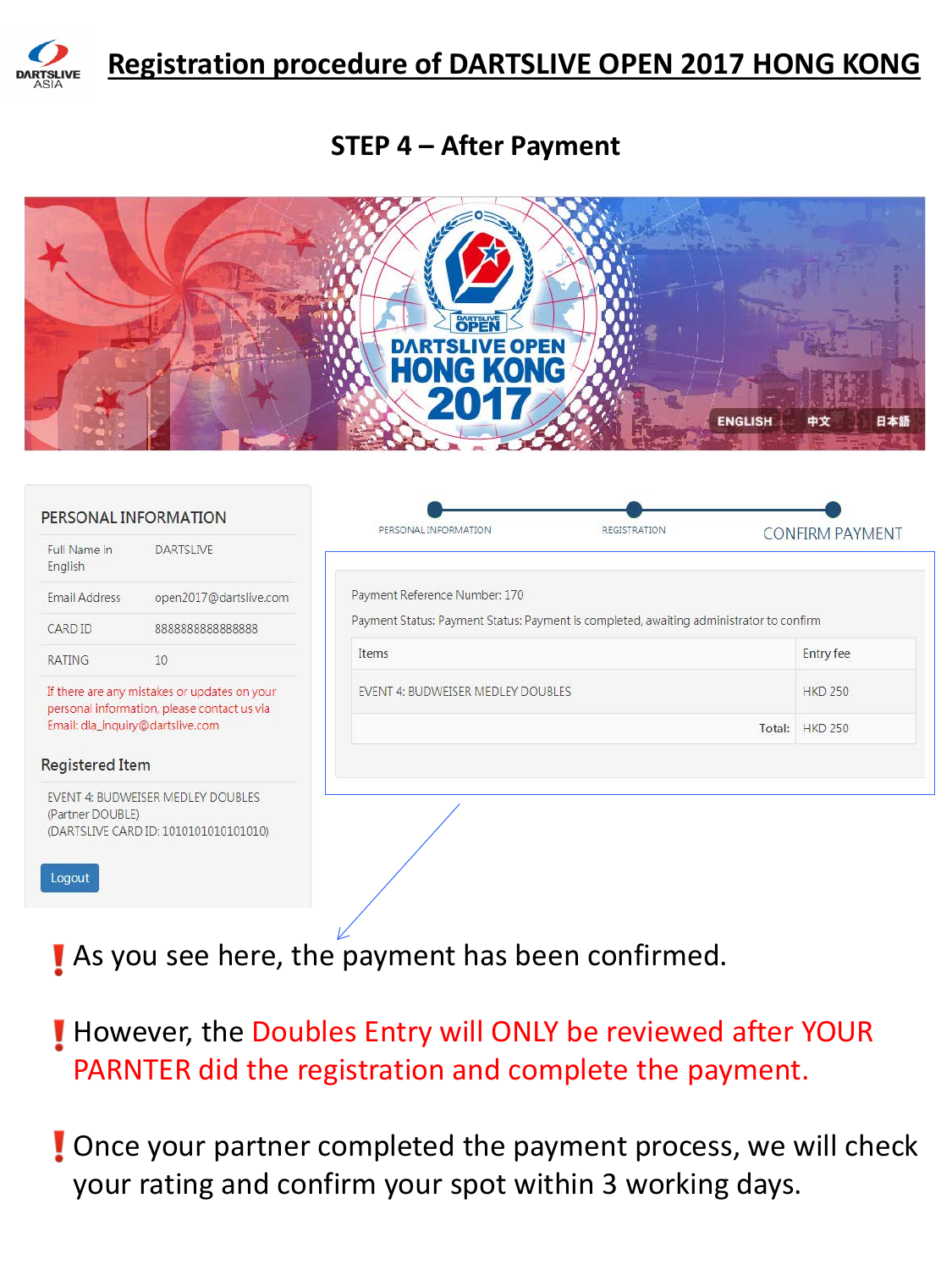

#### **STEP 4 – After Payment**



| Payment Reference Number: 170     |                                                                                         |  |  |  |  |
|-----------------------------------|-----------------------------------------------------------------------------------------|--|--|--|--|
|                                   |                                                                                         |  |  |  |  |
|                                   |                                                                                         |  |  |  |  |
|                                   | Payment Status: Payment Status: Payment is completed, awaiting administrator to confirm |  |  |  |  |
| <b>Items</b>                      | <b>Entry fee</b>                                                                        |  |  |  |  |
| EVENT 4: BUDWEISER MEDLEY DOUBLES | <b>HKD 250</b>                                                                          |  |  |  |  |
|                                   | Total: HKD 250                                                                          |  |  |  |  |
|                                   |                                                                                         |  |  |  |  |
|                                   |                                                                                         |  |  |  |  |
|                                   |                                                                                         |  |  |  |  |

Your Partner will receive an email and he/she has **5 days** to complete the payment OR your Spot will be forfeited without refund.

If you need to change partner or withdrawn from this event, please kindly contact us via Email: [dla\\_inquiry@dartslive.com](mailto:dla_inquiry@dartslive.com)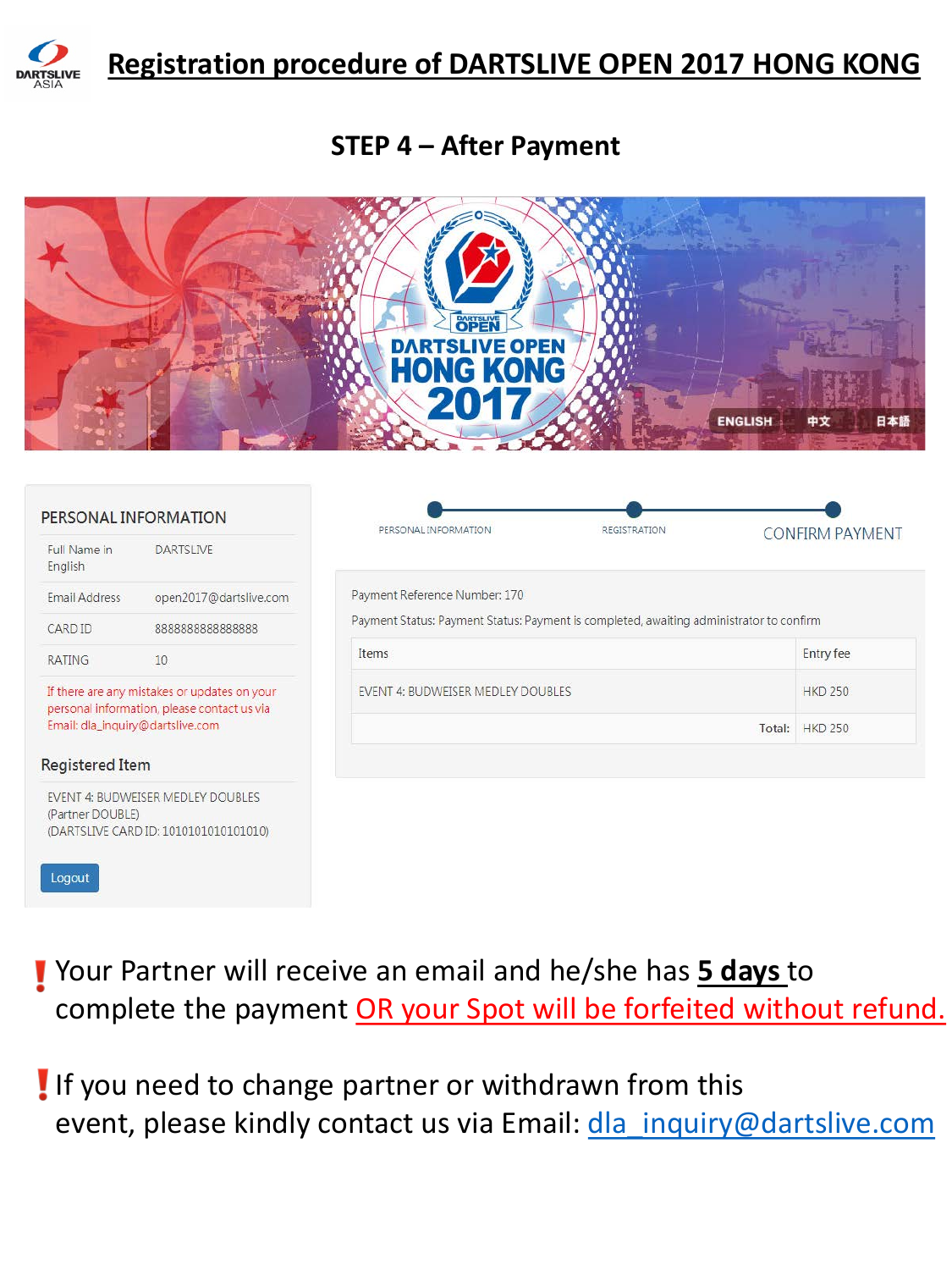

## FOR YOUR PARTNER – Fill in personal information

|                                                                                                                    | OPEN<br>DARTSLIVE OPEN<br><b>HONG KONG</b><br><b>ENGLISH</b><br>中文<br>日本語 |
|--------------------------------------------------------------------------------------------------------------------|---------------------------------------------------------------------------|
| PERSONAL INFORMATION<br>Please fill in your FULL NAME in English printed on your ID or Passport                    | REGISTRATION<br><b>CONFIRM PAYMENT</b>                                    |
|                                                                                                                    | <b>Country or Region</b>                                                  |
| Please fill in you FULL NAME in English shown on your ID<br>å                                                      | $\mathcal{Q}$<br><b>United States</b>                                     |
| Passport NO.                                                                                                       | Date of Birth                                                             |
| Please fill in your passport number                                                                                | Please select your date of birth<br>曲                                     |
| Passport is required for Checkin verification                                                                      |                                                                           |
| <b>Contact Number</b>                                                                                              | <b>Email Address</b>                                                      |
| $\bullet$ (201) 555-0123                                                                                           | Please fill in your email address<br>$\overline{\mathbf{v}}$              |
|                                                                                                                    | Verification letter will be send to this email address.                   |
| <b>DARTSLIVE CARD ID</b>                                                                                           | <b>RATING</b>                                                             |
| Please fill in your DARTSLIVE CARD ID<br>$\blacksquare$                                                            | $\equiv$<br>Please fill in your RATING                                    |
| *Hong Kong players: Participated in CLIDER LEACLIE CEACON 12 CLIDER LEACLIE CEACON 12 or CLIDER 2 2017 Chrisp only |                                                                           |

\*Hong Kong players: Participated in SUPER LEAGUE SEASON 12, SUPER LEAGUE SEASON 13 or SUPER 2 2017 Spring only. Overseas players: Qualification will be verified by regional office or operators.

Agree to the Terms of Service and Privacy Policy and agree to receive important email notifications.



#### Fill in **ALL** the information and Click **NEXT** V

\* Please note Passport or ID number and your Full Name will be verified during Event Check-in

\*\* Please bring alone your registered Passport or ID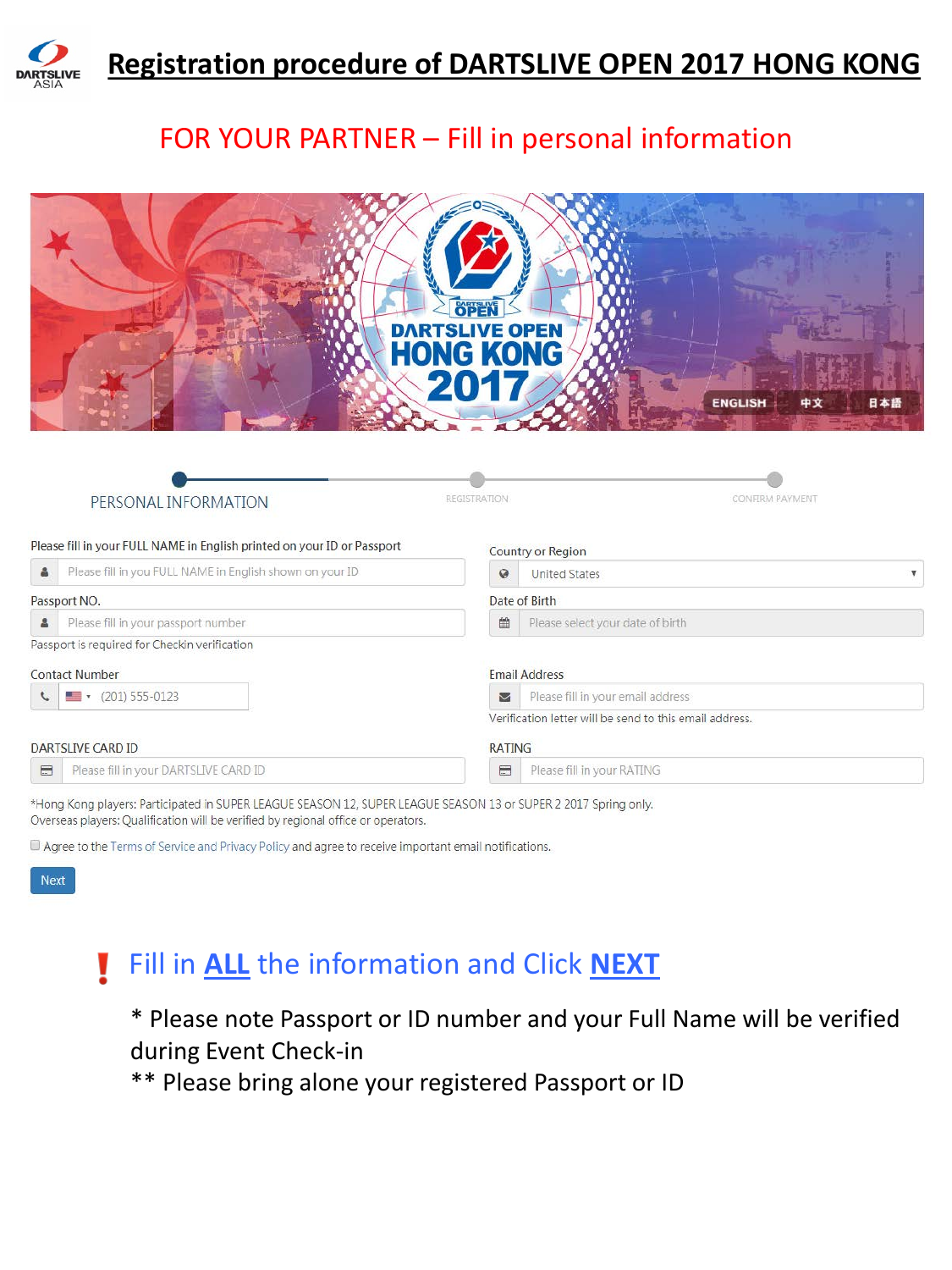

## FOR YOUR PARTNER – Confirm the doubles event

|                                                                                                                                                       | <b>DARTSLIVE OPEN</b><br><b>HONG KONG</b>                                                                   |                    | <b>ENGLISH</b>                     | 中文<br>日本銀              |
|-------------------------------------------------------------------------------------------------------------------------------------------------------|-------------------------------------------------------------------------------------------------------------|--------------------|------------------------------------|------------------------|
| PERSONAL INFORMATION<br>Full Name in English DARTSLIVE DOUBLE                                                                                         | PERSONAL INFORMATION                                                                                        |                    | <b>REGISTRATION</b>                | <b>CONFIRM PAYMENT</b> |
| <b>Email Address</b><br>doubles@doubles.com<br>CARD ID<br>888888888888888                                                                             | EVENT 1: COSMO DARTS MEDLEY SINGLES                                                                         |                    |                                    |                        |
| <b>RATING</b><br>8<br>If there are any mistakes or updates on your<br>personal information, please contact us via<br>Email: dla_inquiry@dartslive.com | EVENT 2: DARTS MARKET 01 DOUBLES                                                                            |                    |                                    |                        |
| Logout                                                                                                                                                | EVENT 3: FIT FLIGHT MEDLEY DOUBLES<br>EVENT 4: BUDWEISER MEDLEY DOUBLES (Awaiting confirmation and payment) |                    |                                    |                        |
|                                                                                                                                                       |                                                                                                             |                    |                                    |                        |
|                                                                                                                                                       | <b>FLIGHT:</b>                                                                                              |                    | BC FLIGHT (TEAM RATING max. 18.99) |                        |
|                                                                                                                                                       | Game Format:                                                                                                | 501-CRI-501        |                                    |                        |
| your partner can apply                                                                                                                                | 01 rules:                                                                                                   | OPEN IN / OPEN OUT |                                    |                        |
| for other events by<br>click $\checkmark$ and fill in the                                                                                             | Entry Fee: HKD250/person<br>Remarks: This event will clash with THE WORLD 2017 STAGE 6                      |                    |                                    |                        |
| information if required                                                                                                                               | <b>Partner Information</b>                                                                                  |                    |                                    |                        |
|                                                                                                                                                       | Full name in English:                                                                                       |                    | <b>DARTSLIVE</b>                   |                        |
|                                                                                                                                                       | Email Address:                                                                                              |                    | open2017@dartslive.com             |                        |
|                                                                                                                                                       | DARTSLIVE CARD ID:                                                                                          |                    | 888888888888888                    |                        |
|                                                                                                                                                       | <b>RATING:</b>                                                                                              |                    | 10                                 |                        |

- **I** After completing the registration, he/she will see that you  $\ell$ have signed he/she up for the partner.
- After selected your events, your partner will click **NEXT** to the Confirm payment page